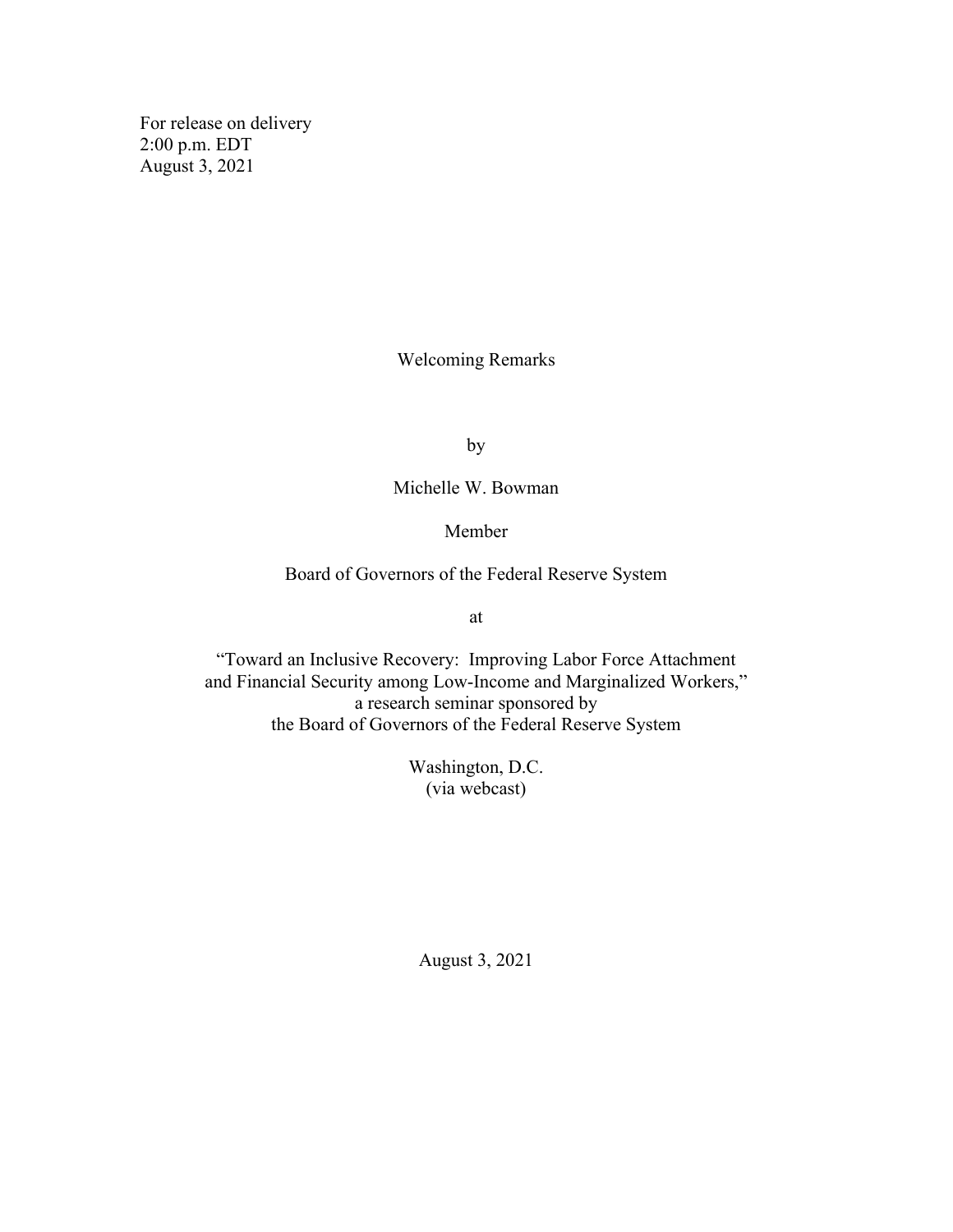Welcome, and thank you for joining us to discuss a number of topics important to the nation's economy.<sup>[1](#page-1-0)</sup> This research seminar is the Federal Reserve's first in a new series called "Toward an Inclusive Recovery." The series is cosponsored by the community development offices of all 12 Federal Reserve Banks as well as the Board of Governors. Today's opening seminar is hosted by the Board and will focus on what the recovery may look like for workers. Since this event is a community development initiative, we have invited accomplished researchers to discuss their work—and what practical lessons we might draw from it—to inform community development practice and public policy considerations.

This focus of this series on an inclusive recovery holds special importance as we think about the uneven economic effects from the pandemic. For many of us, combating the virus meant being disconnected from friends and family. Furthermore, most children were not permitted to return to school, leaving parents and caretakers to adapt.<sup>[2](#page-1-1)</sup>

Yet while the spread of the virus universally upended our personal lives, our employment situations frequently dictated our ease of adaption. In November of last year, for instance, almost half of workers with a college degree or more said that they worked entirely from home, according to the Board's Survey of Household Economics and Decisionmaking (SHED). At the same time, only 10 percent of workers with a high

<span id="page-1-0"></span><sup>&</sup>lt;sup>1</sup> The views expressed are my own and not necessarily those of other Federal Reserve Board members or Federal Open Market Committee participants.

<span id="page-1-1"></span> $2$  For statistics on education and job effects, see Board of Governors of the Federal Reserve System (2021), *Report on the Economic Well-Being of U.S. Households in 2020* (Washington: Board of Governors, May), [https://www.federalreserve.gov/publications/2021-economic-well-being-of-us-households-in-2020](https://www.federalreserve.gov/publications/2021-economic-well-being-of-us-households-in-2020-education.htm) [education.htm.](https://www.federalreserve.gov/publications/2021-economic-well-being-of-us-households-in-2020-education.htm) For more information on students' learning losses, see Emma Dorn, Bryan Hancock, Jimmy Sarakatsannis, and Ellen Viruleg (2020), ["COVID-19 and Learning Loss—Disparities Grow and](https://www.mckinsey.com/industries/public-and-social-sector/our-insights/covid-19-and-learning-loss-disparities-grow-and-students-need-help)  [Students Need Help,"](https://www.mckinsey.com/industries/public-and-social-sector/our-insights/covid-19-and-learning-loss-disparities-grow-and-students-need-help) McKinsey & Company, December 8, [https://www.mckinsey.com/industries/public](https://www.mckinsey.com/industries/public-and-social-sector/our-insights/covid-19-and-learning-loss-disparities-grow-and-students-need-help)[and-social-sector/our-insights/covid-19-and-learning-loss-disparities-grow-and-students-need-help.](https://www.mckinsey.com/industries/public-and-social-sector/our-insights/covid-19-and-learning-loss-disparities-grow-and-students-need-help)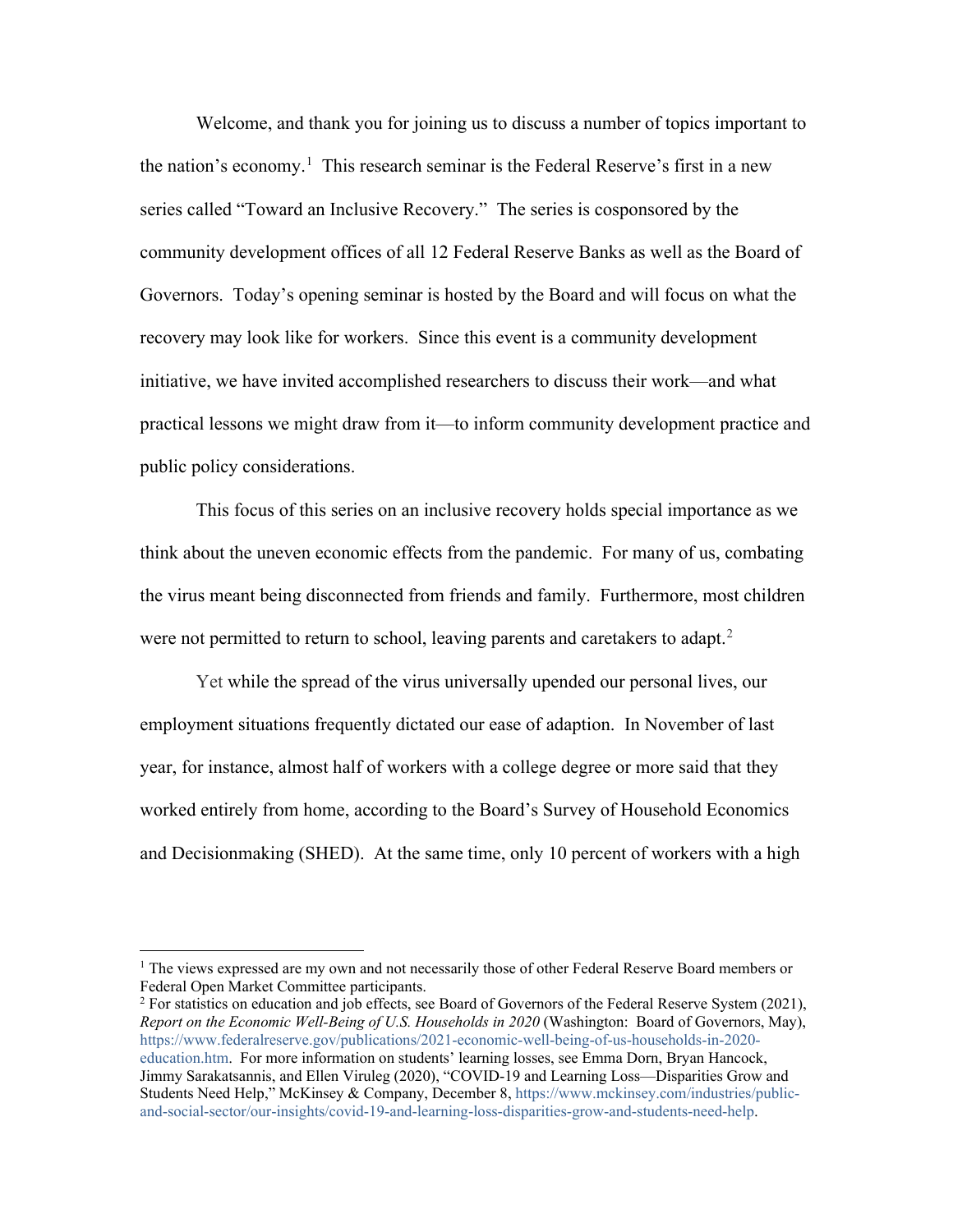school degree or less said that *they* worked entirely from home.<sup>[3](#page-2-0)</sup> Additionally, people who lost jobs were typically those who earned less or had less education.<sup>[4](#page-2-1)</sup> Hispanic and Black workers were hit harder than others, on average, reversing the recent improvements they had been seeing.<sup>[5](#page-2-2)</sup> Early in the pandemic, many workers experienced layoffs but expected to return to their jobs. Unfortunately, not all have had the opportunity to do so.<sup>[6](#page-2-3)</sup>

Public policy actions, including those taken by the Congress and the Federal Reserve, aimed to provide support to households and employers in the wake of these unprecedented disruptions. We see evidence of how these actions helped, but many households still face challenging times.

As we continue on the path to recovery, it is time to consider what the labor market may look like post–COVID-19. While there is a lot we know about jobs and how they may be changing, there is always more that we can learn. For instance, as companies struggled to keep afloat while meeting social-distancing directives, it will be instructive to learn more about how they may have adjusted operations to adapt. These changes may have included automation or utilization of telework. In certain circumstances, the changes driven by the virus may have sped up or slowed down preexisting trends in the labor market, and changes in supply chains may have affected

<span id="page-2-0"></span><sup>&</sup>lt;sup>3</sup> Specifically, 46 percent of workers with at least a bachelor's degree worked entirely from home. Nineteen percent of workers with some college, and 10 percent with a high school degree or less, worked entirely from home. See Board of Governors, *Report on the Economic Well-Being of U.S. Households,* in note 2.

<span id="page-2-1"></span><sup>4</sup> For statistics on education and job effects, see Board of Governors, *Report on the Economic Well-Being of U.S. Households,* in note 2. For a survey on the effect of the pandemic, see Christopher Rauh (2021),

<sup>&</sup>quot;COVID Inequality Project," webpage, [https://sites.google.com/view/covidinequality.](https://sites.google.com/view/covidinequality/) For a working paper on the COVID-19 labor market in the United Kingdom and Germany, see Eliza Forsythe (2021), "Current Research," webpage, [https://elizaforsythe.web.illinois.edu.](https://elizaforsythe.web.illinois.edu/)

<span id="page-2-2"></span> $<sup>5</sup>$  For the unemployment rates of Black and Hispanic workers, see U.S. Bureau of Labor Statistics (2021),</sup> "Civilian Labor Force Participation Rate," July 2, [https://www.bls.gov/charts/employment](https://www.bls.gov/charts/employment-situation/civilian-labor-force-participation-rate.htm)[situation/civilian-labor-force-participation-rate.htm.](https://www.bls.gov/charts/employment-situation/civilian-labor-force-participation-rate.htm)

<span id="page-2-3"></span><sup>&</sup>lt;sup>6</sup> Current Population Survey numbers of temporary layoffs or the SHED data support this finding.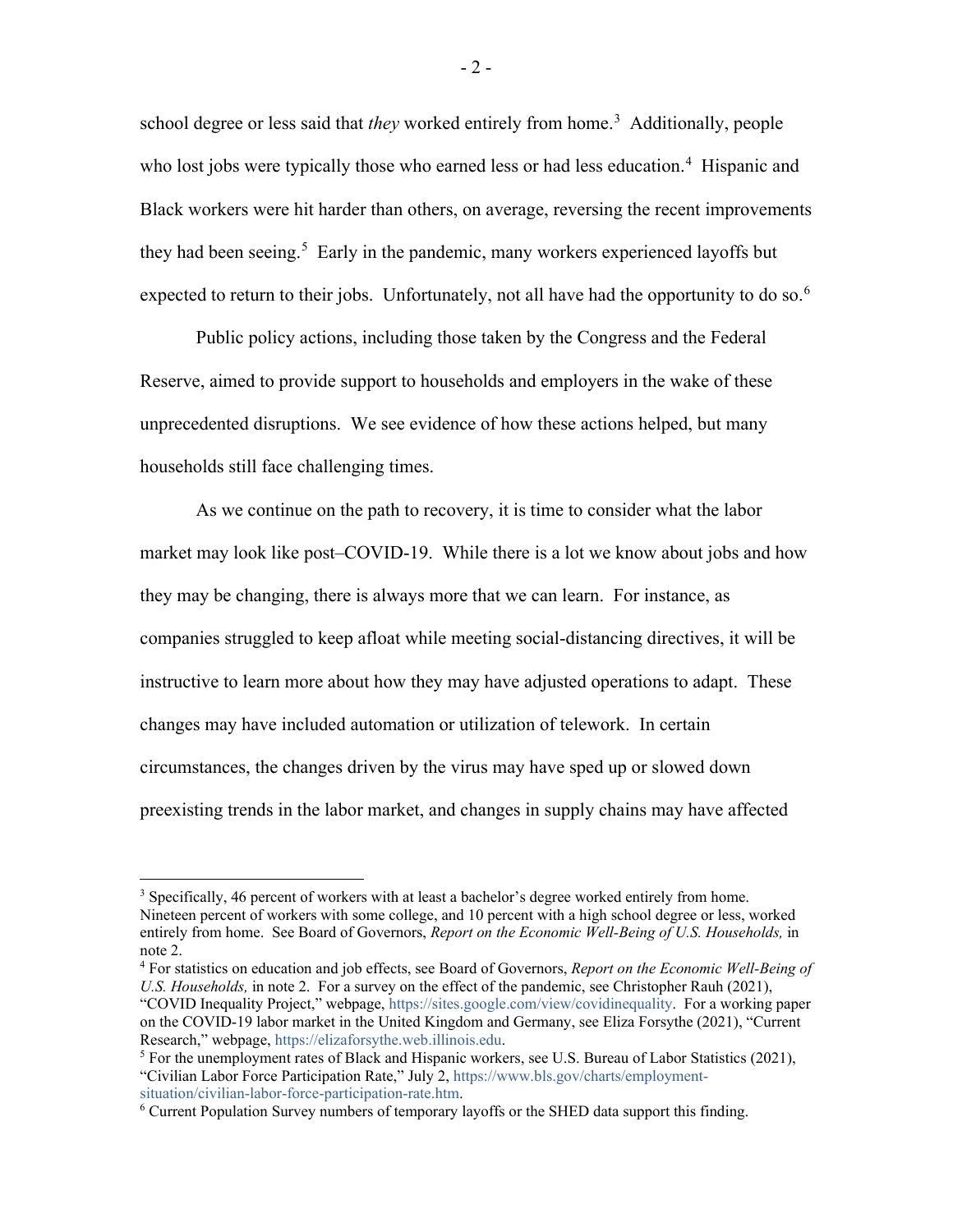workers.<sup>[7](#page-3-0)</sup> It remains to be seen whether the recent changes in remote work and employer flexibility will last and influence how people balance work and family. Currently, some people face difficult choices regarding the availability of jobs and changing lines of work. So it may take time for some people to reenter the labor force.

The record number of job openings in May is a very promising sign that opportunities are increasing, and I think that development bodes well for both households and the country. Despite the encouraging pace of recent hiring, employment is still far below where it was. In June of this year, there were 6.8 million fewer jobs than there were in February 2020. Over 6 million people were either not working or working fewer hours in June because their employer had closed or lost business due to the pandemic.<sup>[8](#page-3-1)</sup> I am hopeful that we will continue to build on this recent positive momentum, since there is more work to be done to get the economy back on strong footing, as it was before the public health emergency.

I believe that data, evidence, and research can help policymakers and practitioners think more clearly about the implications for improving economic outcomes for everyone. It is helpful to think about the needs of workers as employers may be making changes. Are there ways to better support workers living on low incomes or ways to help them manage the volatility of their paychecks? Are there effective strategies to better

<span id="page-3-1"></span><span id="page-3-0"></span><sup>&</sup>lt;sup>7</sup> For example, see Muriel Dal Pont Legrand and Harald Hagemann (2017), "Do Productive Recessions Show the Recuperative Powers of Capitalism? Schumpeter's Analysis of the Cleansing Effect," *Journal of Economic Perspectives,* vol. 31 (Winter), pp. 245–56, [https://pubs.aeaweb.org/doi/pdf/10.1257/jep.31.1.245.](https://pubs.aeaweb.org/doi/pdf/10.1257/jep.31.1.245) <sup>8</sup> See Bureau of Labor Statistics (2021), "6.2 Million Unable to Work Because Employer Closed or Lost Business due to the Pandemic, June 2021," *Economics Daily,* July 8, [https://www.bls.gov/opub/ted/2021/6-](https://www.bls.gov/opub/ted/2021/6-2-million-unable-to-work-because-employer-closed-or-lost-business-due-to-the-pandemic-june-2021.htm) [2-million-unable-to-work-because-employer-closed-or-lost-business-due-to-the-pandemic-june-2021.htm.](https://www.bls.gov/opub/ted/2021/6-2-million-unable-to-work-because-employer-closed-or-lost-business-due-to-the-pandemic-june-2021.htm)  The number of people who did not work (or worked less) because of an employer closure or lost business—6.2 million—is down from 7.9 million in May 2021 and from 49.8 million in May 2020.